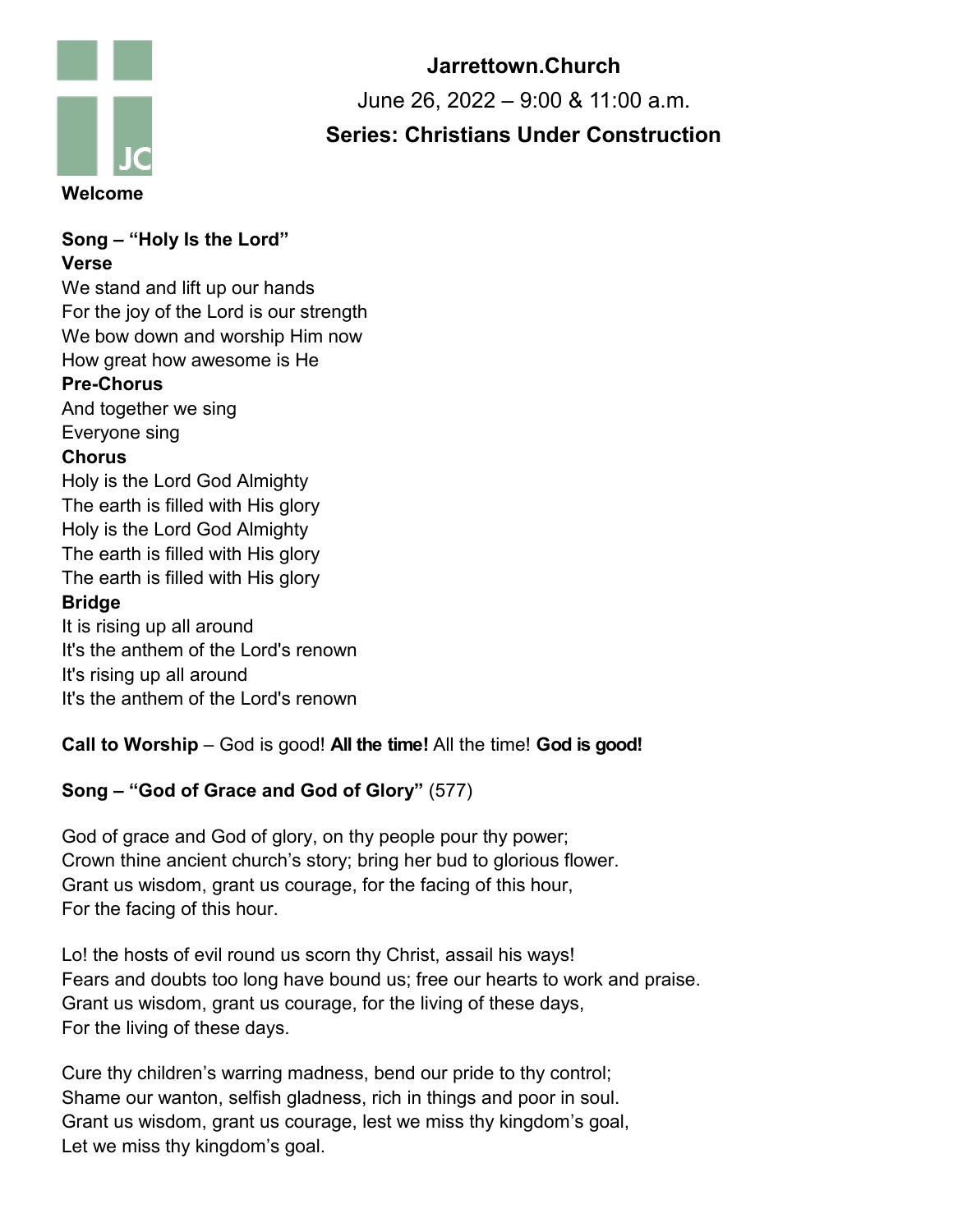Save us from weak resignation to the evils we deplore; Let the search for thy salvation be our glory evermore. Grant us wisdom, grant us courage, serving thee whom we adore, Serving thee whom we adore.

## **Mission of the Month – School Supplies for The Breathing Room Back to School Program**

#### **Prayer**

# **Song – "Everlasting God"**

#### **Verse**

Strength will rise as we wait upon the Lord We will wait upon the Lord We will wait upon the Lord Strength will rise as we wait upon the Lord We will wait upon the Lord We will wait upon the Lord **Pre-Chorus** Our God You reign forever Our Hope our strong Deliverer **Chorus** You are the everlasting God The everlasting God You do not faint You won't grow weary You're the defender of the weak You comfort those in need You lift us up on wings like eagles

# **Song – "Way Maker"**

#### **Verse 1**

You are here moving in our midst I worship You I worship You You are here working in this place I worship You I worship You

# **Chorus**

(You are) Way Maker Miracle Worker Promise Keeper Light in the darkness my God that is who You are **Verse 2**

You are here touching every heart I worship You I worship You You are here healing every heart I worship You I worship You **Verse 3** You are here turning lives around I worship You I worship You You are here mending every heart

I worship You yeah I worship You Lord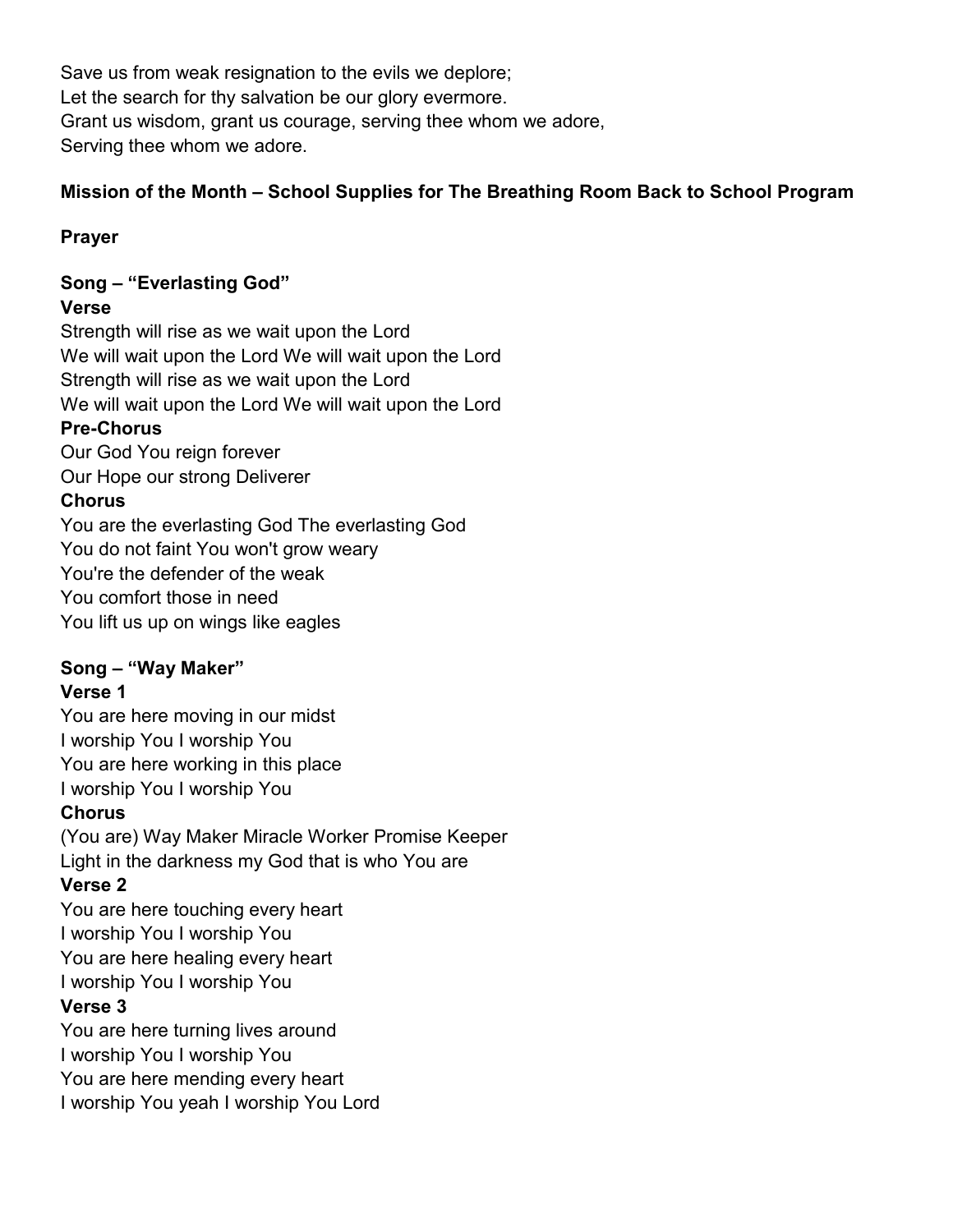# **Tag**

That is who You are That is who You are That is who You are That is who You are

#### **Bridge**

Even when I don't see it You're working Even when I don't feel it You're working You never stop You never stop working You never stop You never stop working

## **Bible Reading – Matthew 4:18-22**

 $18$  As Jesus was walking beside the Sea of Galilee, he saw two brothers, Simon called Peter and his brother Andrew. They were casting a net into the lake, for they were fishermen. <sup>19</sup> "Come, follow me," Jesus said, "and I will send you out to fish for people." <sup>20</sup> At once they left their nets and followed him.  $21$  Going on from there, he saw two other brothers, James son of Zebedee and his brother John. They were in a boat with their father Zebedee, preparing their nets. Jesus called them,  $^{22}$  and immediately they left the boat and their father and followed him.

# **Song – "Jesus Calls Us"** (398)

Jesus calls us oe'r the tumult of our life's wild, restless sea; Day by day his sweet voice soundeth, saying, "Christian, follow me!"

As of old the apostles heard it by the Galilean lake, Turned from home and toil and kindred, leaving all for Jesus' sake.

Jesus calls us! By thy mercies, Savior, may we hear thy call, Give our hearts to thine obedience, serve and love thee best of all.

# **Message – "Building a Life that Really Matters"**